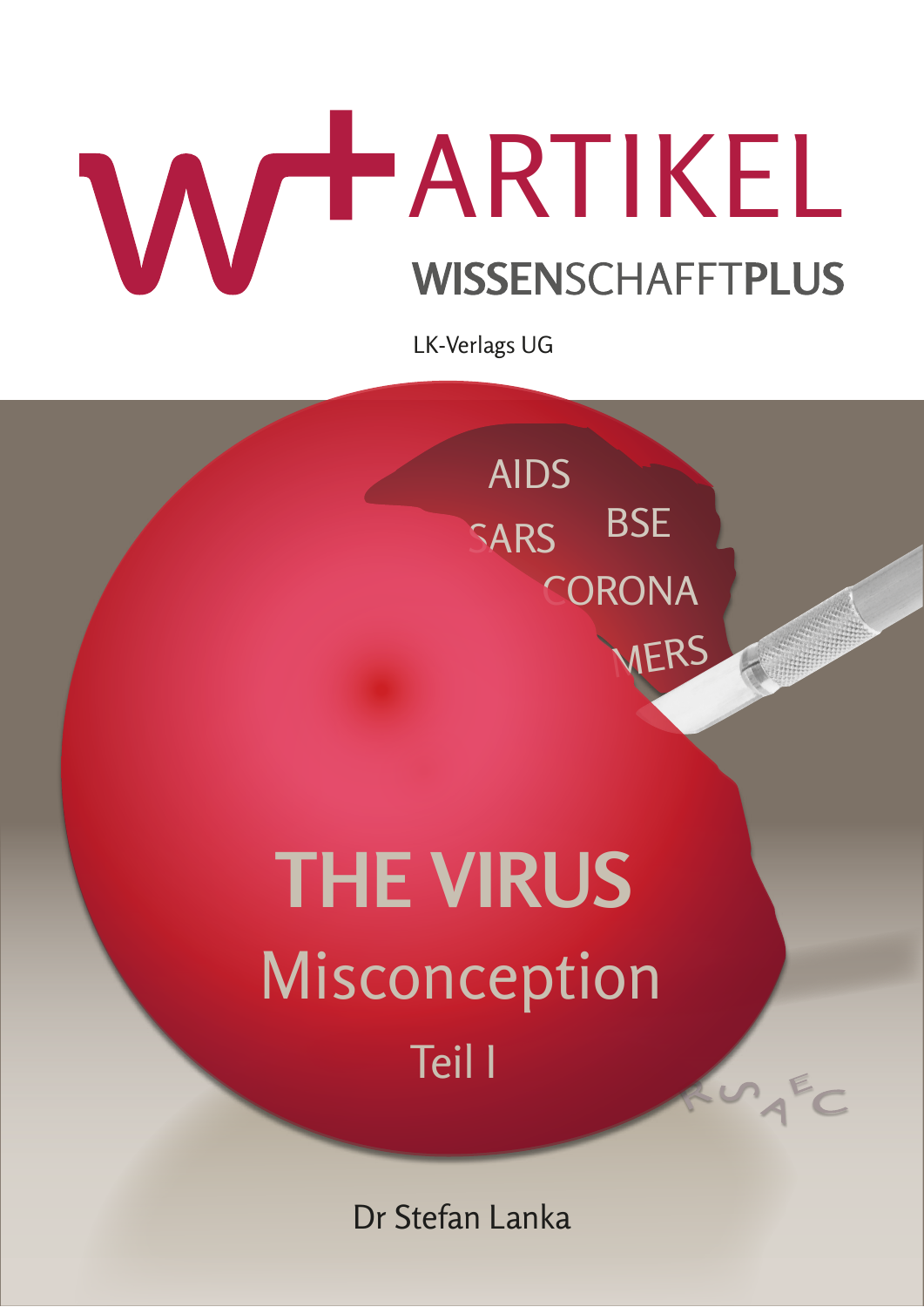## **The Virus** Misconception

Measles as an example

Dr Stefan Lanka

**Contrary to what most people believe, pathogenic viruses do not exist. The claims about the existence of viruses and viral diseases are based on historic misinterpretations and not, as I thought in the past – on fraud or deliberate deception. We now have new, better, and in the positive meaning of the word "scientific" discoveries and explanations for the origin, therapy and prevention of many diseases, some of which are still called "viral" today.**

**The phenomenon of simultaneous or subsequent appearance of symptoms in different persons, which has been until now interpreted as contagion and was believed to be caused by the transmission of pathogens, is now also easy to understand through new discoveries. Thus, we now have a new view of life (which in reality is an old view) and of the cosmological integration of biological processes.** 

**The "new", but in reality only re-discovered perspective could only originate outside of the official "science"; one of the reasons for this is that the people involved in scientific institutions do not fulfil their first and most important scientific duty – to permanently doubt and question everything. Otherwise, they would have already discovered that the misinterpretation had been taking place for a long time already and had become a dogma only by means of unscientific activities in the years 1858, 1953 and 1954.**

**The transition to a new explanation of health, disease and healing will only succeed because all the concerned therapists and scientists can save face with it. From history and within the new perspective on biology and life, we now also have explanations of emotions, ignorance and all kinds of human behaviour. This is the second optimistic message. Turning around and forgiving the errors of the past can take place even more effectively, the more one understands what happened and learns for the future.**

**I am aware that for all the people directly involved, such as doctors, virologists, health care professionals, and above all for the people affected by the system, who suffer under misdiagnoses or who have even lost relatives on account of it, it may be difficult to intellectually accept the explanation of reality that I will offer in this article. In order that the germ theory doesn't develop a dangerous momentum, as was the case with AIDS, BSE, SARS, MERS, Corona and various other animal flu cases, or even lead to a public order breakdown, I am politely asking all the people who are discovering just now the facts about the "non-existence" of the alleged viruses to discuss the topic in an objective and unemotional manner.**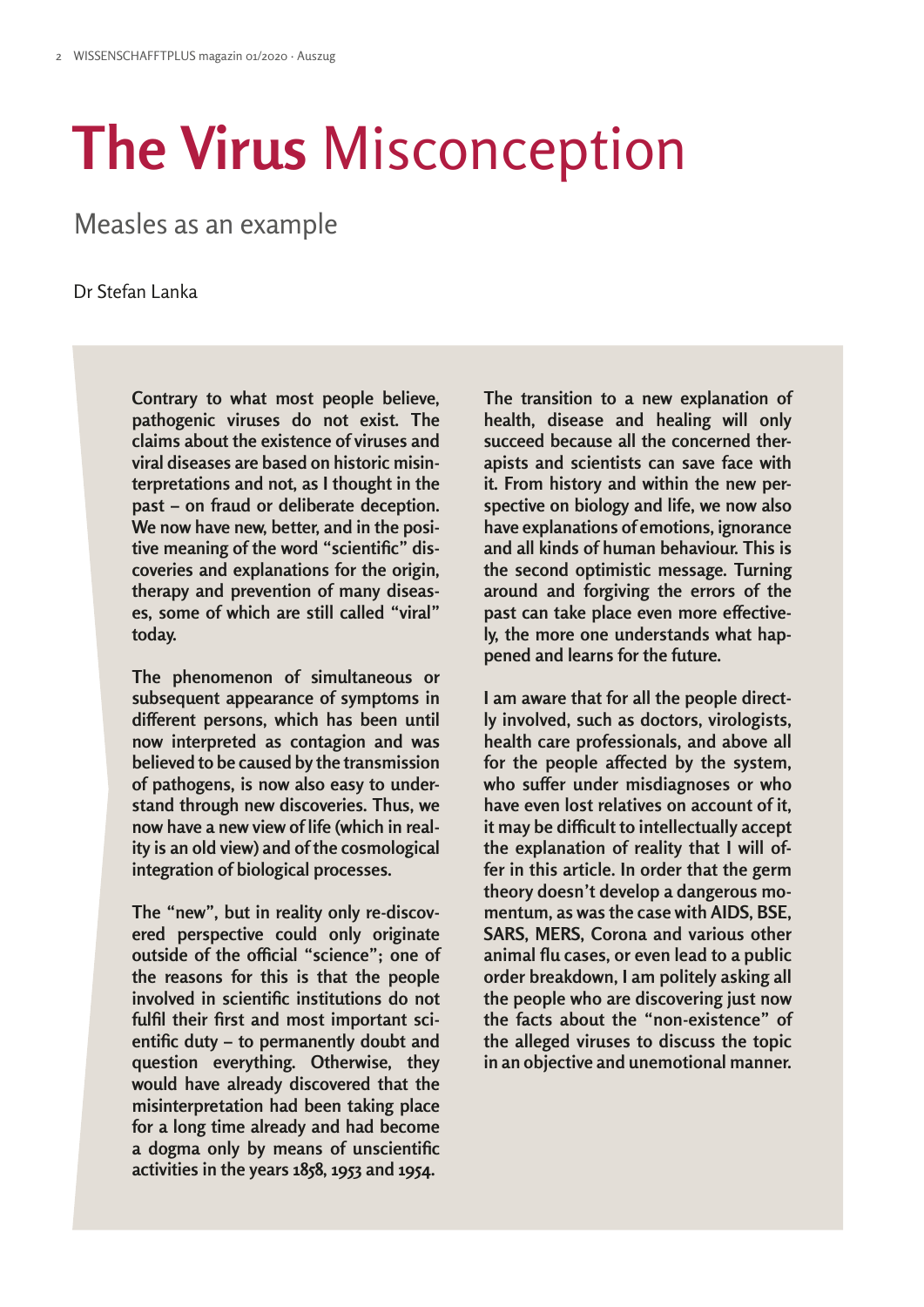#### **The current situation**

All claims about viruses as pathogens are wrong and are based on easily recognisable, understandable and verifiable misinterpretations. The real causes of diseases and phenonema which are ascribed to viruses have already been discovered and researched; this knowledge is now available. All scientists who *think* they are working with viruses in laboratories are actually working with typical particles of specific dying tissues or cells that were prepared in a special way. They believe that those tissues and cells are dying because they were infected by a virus. In reality, those prepared tissues and cells are dying because they were starved and poisoned as a consequence of the experiments in the lab.

Virologists primarily believe in the existence of viruses, because they add allegedly "infected" blood, saliva or other body fluids to the tissue and cell culture, and this, it must be stressed, after having withdrawn the nutrients from the respective cell culture and after having started poisoning it with toxic antibiotics. They believe that the cell culture is then killed by viruses. The key insight, however, is that the death of the tissue and cells takes place in the exact same manner when no "infected" genetic material is added at all. The virologists have apparently not noticed this fact! According to the most basic scientific logic and the rules of scientific conduct, control experiments should have been carried out. In order to confirm the newly discovered method of so-called "virus propagation", in order to see whether it was not the method itself causing or falsifying the result, the scientists would have had to perform additional experiments, called negative control experiments, in which they would add sterile substances or substances from healthy people and animals to the cell culture. This, of course, to check whether it is not the method itself that yields or falsifies the results.

These control experiments have never been carried out by the official "science" to this day. During the measles virus trial, I commissioned an independent laboratory to perform these control experiments and the result was that the tissues and cells die, due to the laboratory conditions, in the exact same way as when they come into contact with allegedly "infected" material.

The entire purpose of control experiments is to exclude the posibility that it is the applied method or technique which may cause the result. Control experiments, then, are the highest duty in science and also the exclusive basis of claiming that one's conclusion is scientific. During the measles virus trial it was the legally appointed expert – Dr. Podbielski, see further in this article – who stated that the papers which are crucial for the entire science of virology contain no control experiments. From this we can conclude that the respective scientists have been working extremely unscientifically, and this without even noticing it.

This completely unscientific approach originated in June 1954, when an unscientific and refutable speculative article was published, according to which the death of tissue in a test tube was considered a possible evidence for the presence of a virus. Six months later, on 10 December 1954, the main author of this opinion was awarded the Nobel Prize for Medicine for another equally speculative theory. The speculation from June 1954 was then raised to a scientific fact due to this distinction<sup>1</sup> and became a dogma which has never been challenged to this date. Since June 1954, the death of tissue and cells in a test tube has been regarded as proof for the existence of a virus.

#### **The apparent evidence for the existence of viruses**

The death of tissues/cells is also regarded as the isolation of a virus, because they claim that something from the outside, from another organism, was presumably brought into the laboratory. The fact is and remains that a virus has never been isolated according to the meaning of the word isolation, and it has never been photographed and biochem-ically characterised as a whole unique structure. The elec-tron micrographs of the alleged viruses, for example, really only show cellular particles from dying tissue and cells, and most photos show only a computer model (CGI – computer generated images). Because the involved parties BELIEVE that the dying tissue and cells transform themselves into viruses, their death is also regarded as propagation of the virus. The involved parties still believe this because the dis-coverer of this method was awarded the Nobel Prize and his papers remain the reference papers on "viruses". More about this below.

It is important to mention that this unpurified mixture consisting of dying tissue and cells from monkeys, bovine foetuses and toxic antibiotics, is also being used as a "live" vaccine, because it is supposed to be composed of "attenuated" viruses. The death of tissue and cells – on account of starvation and poisoning and not because of an alleged infection – has continuously been misinterpreted as evidence for the existence of viruses, as evidence for their isolation and as evidence of their propagation.

Thus, the resulting toxic mixture full of foreign proteins, foreign nucleic acids (DnA/RnA), cytotoxic antibiotics, microbes and spores of all types is labelled as a "live vaccine". It is implanted in children through vaccination mainly into the muscles, in a quantity which if it were injected into the veins would immediately lead to certain death. Only ignorant people who blindly trust in the state authorities who are "testing"and approving the vaccines can regard vaccination as a "small harmless prick". The verifiable facts demonstrate the danger and negligence of these scientists and politicians, who claim that vaccines are safe, have little or no side-effects and would protect us from a disease. None of these claims is true and scientific, on the contrary: upon precise scientific analysis, one finds that vaccines are useless and the respective literature admits to the lack of any evidence in their favour.<sup>2</sup>

Individual molecules are extracted from the components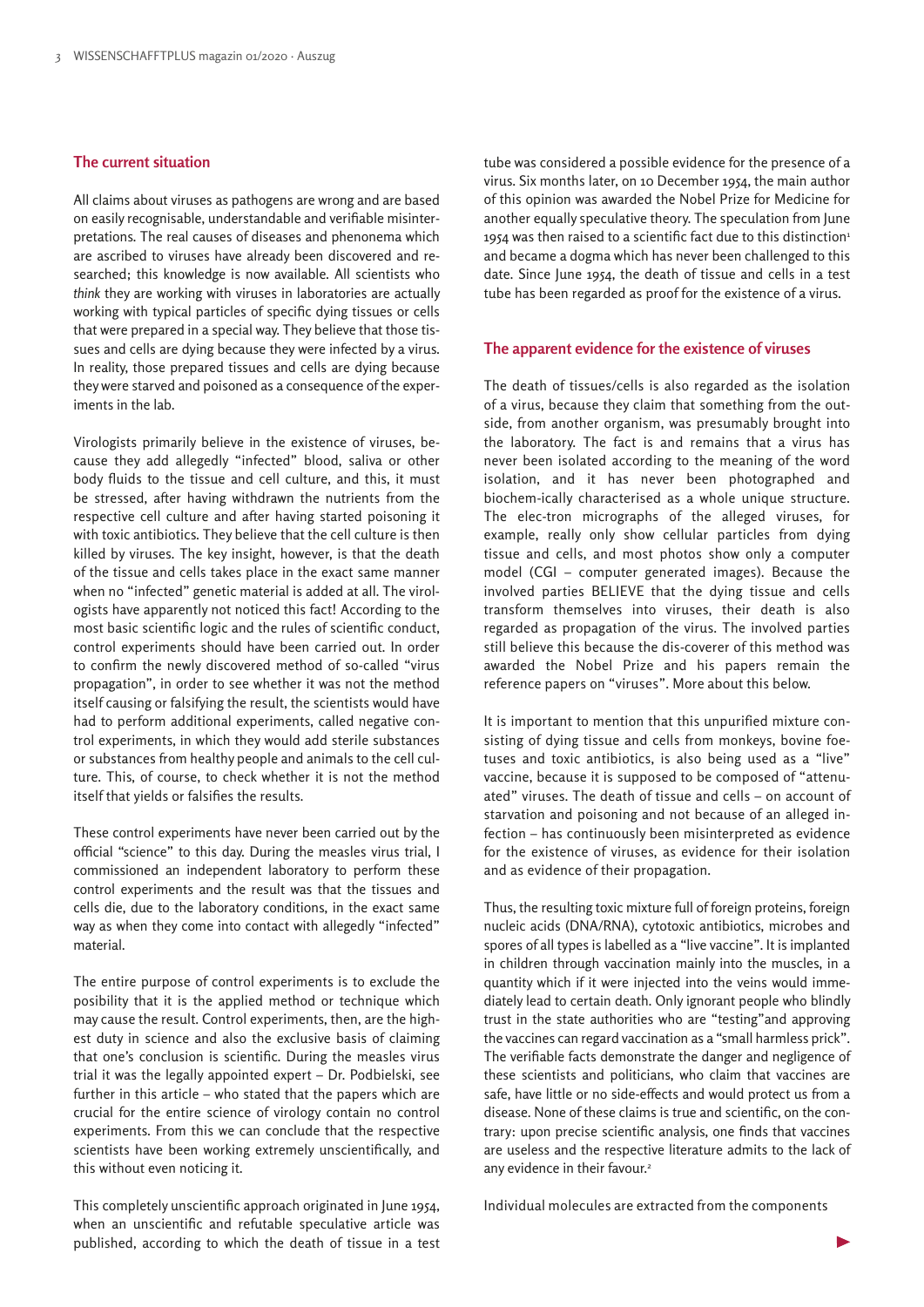#### *Diagram 1:*

*Control experiments are missing and thus it has been ignored that there is only a hypothetical and imaginary evidence for viruses and no material, scientific evidence.*





of dead tissue and cells, they are misinterpreted to be part of a virus and are theoretically put together into a virus model. It must be stressed, that a real and complete virus does not appear anywhere in the entire "scientific" literature. This is because the process to come to such a description is not done by any scientific method, but purely by means of consensus, in which the participants traditionally argue for years on what pieces of genetic code "belong" to the "virus" and what pieces don't. In the case of the measles virus, for example, this has taken several decades. Surprisingly, in the case of the apparently new China Coronavirus 2019 (2019-nCoV, meanwhile re-named), this consensus-finding process has lasted only a few mouse clicks.

With only a few mouse clicks as well, a program can create any virus by putting together molecules of short parts of nucleic acids from dead tissue and cells with a determined biochemical composition, thus arranging them as desired into a longer genotype which is then declared to be the complete genome of the new virus. In reality, not even this manipulation, called "alignment", can result in the "complete" genetic material of a virus which could then be called its genome. In this process of theoretical construction of the so-called "viral DNA or viral RNA strands", those sequences that don't fit are "smoothed out" and missing ones are added. Thus, a RNA or DNA sequence is invented which doesn't exist in reality and which was never discovered and scientifically demonstrated as a whole.

In a nutshell: From short fragments, theoretically and according to a model of a viral DNA or RNA strand, a bigger piece is also theoretically fabricated, which in reality doesn't exist. For example, the "conceptual" construction of the "RNA strand" of the measles virus with its short fragments of cellular particles lacks more than half of the genetic sequences which would represent a complete virus. These are in part artificially created by biochemical methods and the rest are simply invented.<sup>3</sup>

The Chinese scientists, who now claim that the nucleic acids from which the genome of the new China-Coronavi-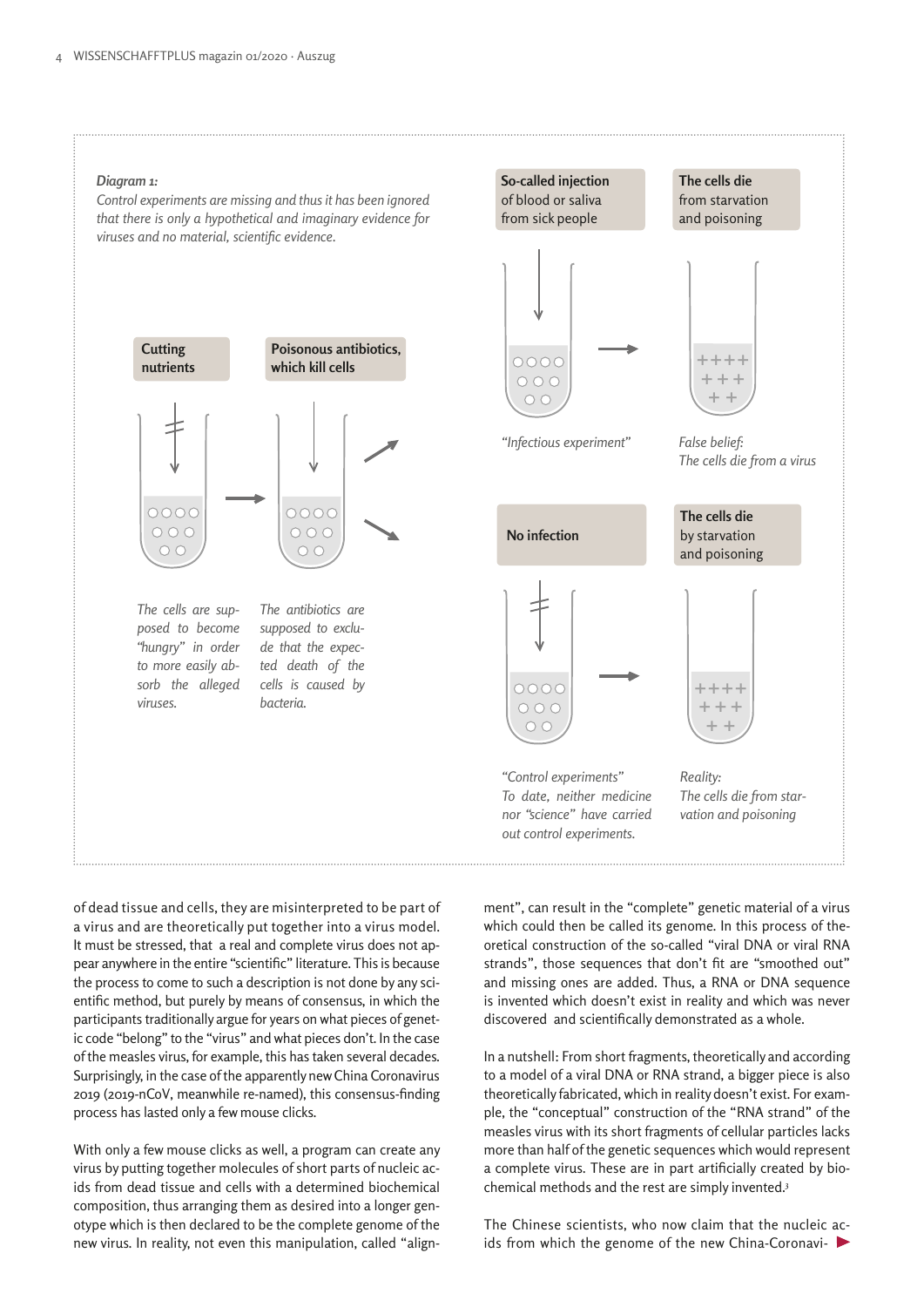#### **Diagram 2:**

*How a viral genetic sequence is hypothetically constructed from typical cellular molecules and how it was proven during the measles virus trial that "viruses" are only artificial imaginary models.*

![](_page_4_Figure_3.jpeg)

rus-2019 was theoretically constructed4 probably originate from poisonous snakes, are just as much the victims of the global misconception regarding "viruses" as we all are. The more viral genetic sequences are invented in the aforementioned way, the more they "discover" similarities with everything. As such, and quite ironically, there is method to the error. A large part of our academic science works like this: A theory is invented, it is always argued inside the theory, they call it science and claim that this represents the reality. In reality it just represents the postulated theory.<sup>5</sup>

#### **The Virus Tests**

Due to the lack of negative control experiments, it hasn't yet occurred to the involved scientists that all tests for "viruses" will result in a certain number of "positives", depending on the sensitivity of the calibration of the testing equipment. The templates that are used in the tests that supposedly find "viruses" don't come from "viruses", but rather from the tissue, cells and foetal serum (blood without specific components) coming from animals, mainly monkeys and calves. Because these animals are biochemically very similar to us humans, it is clear that such particles, which are misinterpreted as viral particles, can be found in all humans by means of "virus tests". Some "viruses" and their vaccines – although not the measles "virus"– actually originate from aborted human foetuses. It is especially eye-opening here that all the tests detect molecules which exist in every human being and that vaccines can cause particularly dangerous allergic reactions, which have been named "auto-immune diseases".

The use of foetal serum, considered to be "liquid" tissue, slows down the death of the cells and tissues under examination so much that, without it, most of these experiments could never be carried out in the first place. Only the employment of foetal serum is useful to these scientists, neither serum coming from adult living beings, nor any other synthetic product can be a substitute. One of the most contaminated und impure components of vaccines is the bovine foetal serum, without which the tissue and cells in the laboratory don't grow at all or don't grow quickly enough, and which is extracted in the most gruesome manner from foetuses without anaesthesia. It contains all kinds of known and unknown microbes, their spores and a huge number of unknown proteins. Besides the particles from monkey kidney tissue, it is also particles of this foetal serum that scientists are extracting and analysing when they believe that they are putting together a "virus", which does not exist and was never proven in the entire "scientific" literature as a whole "virus".

Because the vaccines are exclusively manufactured on the basis of these substances, this explains why it is especially the vaccinated people who test "positive" to all these imaginary "viruses" from which vaccines are manufactured. The tests only react to animal particles of the alleged viruses, animal proteins or nucleic acids which are often identical or very similar to human proteins and nucleic acids. The virus tests do not find anything specific, certainly nothing "viral" and on account of this they are worthless. The consequences, however, as we have seen with Ebola, HIV, Influenza etc., are that people become paralyzed with fear and they often die due to the very dangerous treatment.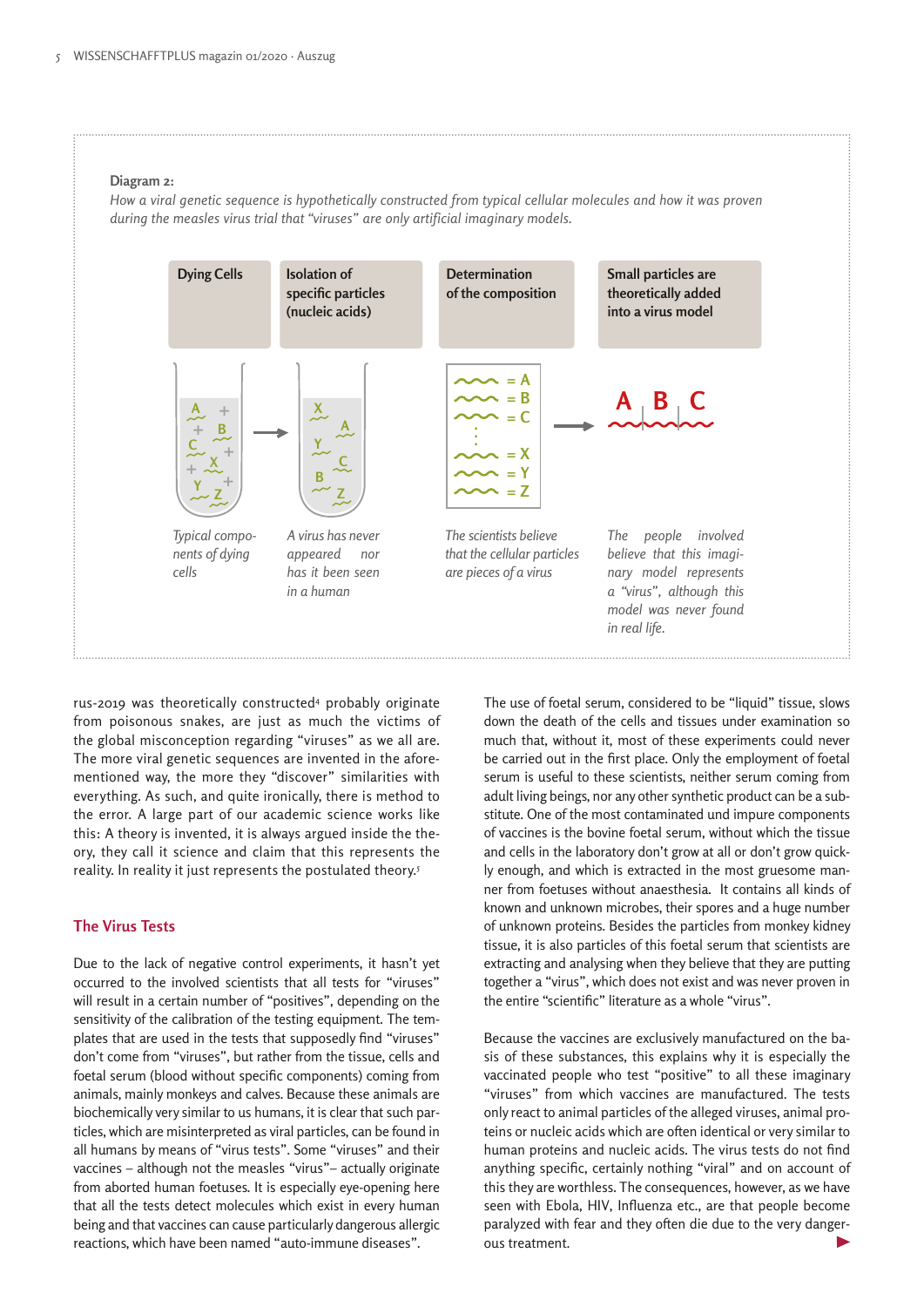It is noteworthy that no so-called "virus test" has a "yes" or "no" result, rather they are calibrated in a way that they can be interpreted as "positive" only after a particular concentration level has been reached. Thus, one can arbitrarily test "positive" just a few people, many people, none or all people and animals, according to the calibration of the test kit. The dimension of this entire scientific illusion becomes clear as soon as we understand that otherwise quite "normal" symptoms are only diagnosed as AIDS, BSE, flu, measles etc. if there is a "positive" test for it.

#### **Crucial Details**

Up to 1952, the virologists believed that a virus was a toxic protein or enzyme directly poisoning the body, and that it was somehow multiplied by the body itself and would spread in the body as well as between people and between animals. Medicine and science gave up on this idea in 1951, because the suspected virus had never been seen in an electron microscope and, above all, no control experiments had ever been carried out. It was acknowledged that even healthy animals, organs and tissue would release the same decay products during the decomposing process that had been previously misinterpreted as "viruses". Virology had refuted itself.<sup>6</sup>

However, when the wife of the later Nobel prize winner Crick drew a double helix and this drawing was published in the famous scientific magazine Nature as an alleged scientifically developed model of the supposed DNA, a new and very successful hype began, the so-called molecular genetics. From that moment on, the causes of disease were thought to be in the genes. The idea of a virus changed and over night a virus was no longer a toxin, but rather a dangerous genetic sequence, a dangerous DNA, a dangerous viral strand etc. This new genetic virology was founded by young chemists who had no idea about biology and medicine, but they had unlimited research money. And most probably they didn't know that the old virology had already refuted itself and given up.

For over 2000 years we have the saying: "Forgive them, for they know not what they do". Since 1995, since we asked the questions about the evidence and published the answers, we can add: " For they can't admit that what they have learned and practiced isn't true and, and stronger even, that it is dangerous and even lethal". Because nobody until now understood the entire context and had the courage to say the truth, we now have even more "evil spirits" (quoting Goethe) and subsidiary hypotheses, such as the "immune system" or "epigenetics", merely in order to maintain the fictitious theories.

In origin, the idea of a virus arose from the forced logic of the dogma of cellular theory . Then came the idea of the pathogenic bacteria, the bacterial toxins, then the viral toxins, until this idea was finally given up in 1952. Starting with 1953, Virchow's idea of a disease poison (Latin for: "poison") became the genetic virus, which in turn gave birth to the idea of the cancer genes. Then we had the "war against cancer" of the Nixon era, and later the idea of genes for everything appeared. In the year 2000, however, the entire genetic theory was refuted as well, after the contradictory data of the so-called human genome project was published together with the embarrassing claim that the entire human genome had been mapped, even though more than half of it was completely invented.7

People are not aware that it is very difficult for the respective academics to admit that they were involved in such misconceptions.

#### **The so-called bacteria-eaters**

The source for the idea of a genetic virus in humans, animals and plants, which started to develop from 1953 onwards, were the so-called bacteria-eaters, called (bacterio)phages, which had drawn the attention of scientists since 1915. From 1938 on, when commercially available electron microscopes were applied in research, these phages could be photographed, isolated as whole particles and all their components could be biochemically determined and characterised. This is real, and cannot be contested. To isolate them, i.e. concentrate the particles and separate them from all other components (=isolation), to photograph them immediately in the isolated state and to biochemically characterise them all in one go – this, however, has never happened with the alleged viruses of humans, animals and plants because these do not exist.

The scientists researching bacteria and phages, who worked with actual existing structures, provided a model as to what human, animal and plant viruses could look like. However, the "phage experts" have overlooked by their misinterpretation of phages as bacteria eaters that the phenomenon of the formation of these particles is caused by the extreme inbreeding of bacteria. This effect, i.e. the formation and release of phages (bacteria eaters, aka bacteria viruses), doesn't happen amongst pure bacteria, freshly extracted from an organism or the environment. When their nutrients are withdrawn slowly or their living conditions become impossible, normal bacteria – that is: bacteria which are not grown in the lab – create the known survival forms, the spores, which can survive for a long time or even "eternally". From spores, new bacteria appear as soon as the living conditions improve.

However, isolated bacteria, when grown in the lab, lose all characteristics and abilities. Many of them do not perish automatically through this in-breeding, but rather turn suddenly and completely into small particles, which in the "good versus evil" theory perspective have been misinterpreted as bacteria-eaters. In reality, bacteria originate from these exact "phages" and they turn back again into these life forms when the living conditions are no longer available. Günther Enderlein (1827–1968) described exactly these processes more than a century ago: how bacteria appear from invisible structures, their development into more complex forms and back again. That is why Enderlein did not agree with the cell theory, according to which life appears from cells and is organised at cellular level.<sup>8</sup> As a young student, I myself isolated such a "phage" structure from a sea algae. and believed at that time to have discovered the first harmless virus, the first stable "virus host system".9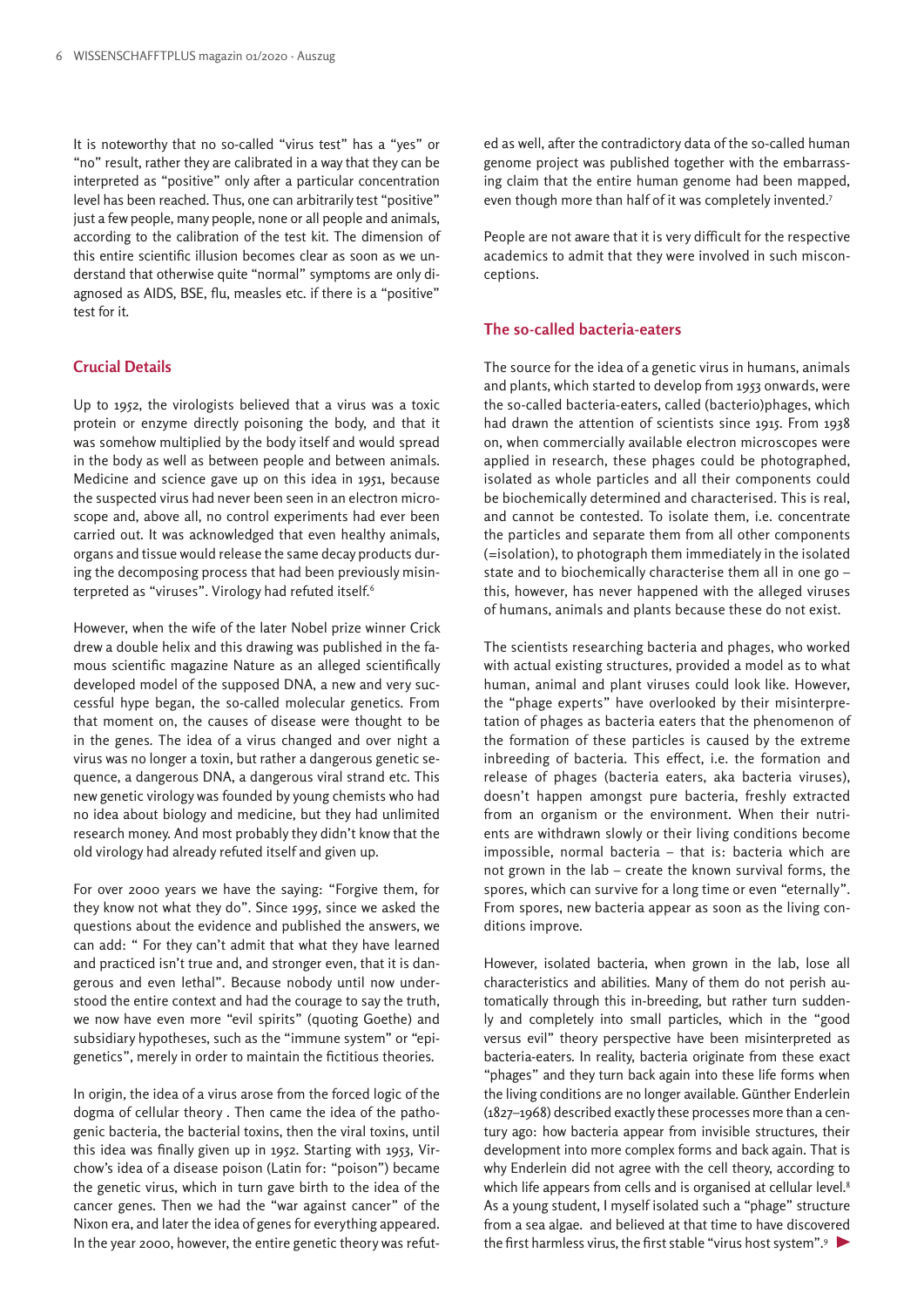The idea, furthermore, that bacteria exist as single viable organisms, which can exist alone without any other life forms, is incorrect. In isolated form, they automatically die off after some time. This never occurred to the scientists, because after a successful "isolation" of a bacterium, a part of it is frozen and can be worked with in the lab decades later. The idea of bacteria being living independent structures which can survive by themselves is a laboratory artefact, a misinterpretation.

Thus, the claim that is made on the basis of that myth, that bacteria are immortal, is therefore untrue. Bacteria are immortal only in symbiosis with a huge number of other bacteria, fungi and probably many more unknown life forms which are difficult to characterise, such as for example the amoeba. Amoebae, bacteria and fungi form spores as soon as their living environment disappears and re-emerge once the living conditions return. If one compares that with humans, we have the same perspective: without a living environment, from and with which we live, nothing can exist.

However, these discoveries go much deeper. Not only the entire species concept is dissolving, but also the idea and the claim about the alleged existence of dead matter. Observations and conclusions about a living "active matter" (as physicists call it) are dismissed as unscientific vitalism. There is considerable evidence, however, that all those elements which the "dominant opinion" in "science" does not consider as being alive, actually originate and develop from the membrane of water, i.e. the "Ursubstanz"10, or primordial source of life. These elements then create the nucleic acids, and around the nucleic acids they create the biological life in the form of amoebae, bacteria, tardigrades and ever-more complex life forms. We have two distinct confirmations on this perspective. One of them can be observed by every person for himself as well as for other people, i.e. that biological life in the form of our body is actually a materialisation of the elements of an existing conscience. We can name them and we know the exact way in which our organs and psyche interact and influence each other through information. It is known, for instance, that a single word can either do damage or solve a conflict. We can verify all these aspects because they are predictable. Thus, the three criteria of scientific research are fulfilled.<sup>11</sup> This is important, because these findings and the knowledge on how they relate to each other free us from fear as well as from the fear-inducing "good versus evil" mentality and what is even more important: the sick-making behavioural patterns derived from it. These revealing scientific discoveries clarify as well the processes of disease, healing, the "healing crisis", the suspended healing and the phenomenon of subsequent diseases (aka the old concept of "contagion"). Virus, it's time to go.<sup>12</sup>

The nightmare of materialistic science, then, seems to come true: even apparently dead matter is alive, it is vital. The vitalism, according to which there is a life force in all things, was contested by the Greek philosophers Democritus and Epicurius and the followers of their doctrine. Their main argument was that they wanted to castigate any abuse of faith and prevent its repetition. Their intention was apparently good. However, they ignored that by denying the concepts of conscience and spirit and all the levels of manifestation of these forces, they turned involuntarily into destroyers of life and enemies of the people.

These "good versus evil" interpretations are constantly increasing due to the thirst for profit and its fatal consequences, which were discovered and described by Silvio Gesell<sup>13</sup> (in general) and Ivan Illich<sup>14</sup> (in medicine), are constantly increasing<sup>15</sup> due to the thirst for profit and its fatal consequences. The consequences of our money system's inherent compulsion to even more growth, to permanent growth even, which generates cyclical catastrophes and brings about ever more powerful winners and simultaneously a constantly increasing impoverishment and suffering, is interpreted by all the people involved as proof for an independent principle of evil, because these people don't know the mathematically determined, tenacious inherent mechanisms of the money system. It appears that the people on the winning side, who are ethically correct, regard the mathematically obligatory generated profit as evidence of their godliness and exceptionality. This was not just the basis for Manichaeism (Mani was the Babylonian founder of this religion, whose followers are called Manichaens), but has always been the driving force of the dangerous aspects and effects of industrialisation, as Max Weber and others discovered.

#### **The Resuscitation of Virology by Nobel Prize Winner John Franklin Enders**

We have explained in several articles in our magazine "WissenschafftPlus" starting with the year 2014 the greater framework of the misguided development of biology and medicine, the untenable dogma of the so-called cell theory, which claimed that the body develops from cells and not from tissues. The cell theory of life, the "cellular pathology", invented by Rudolf Virchow in 1858, which to date is the exclusive basis for biology and medicine, claims that all disease (as well as all life) originates from a single cell, which is somehow hijacked by a virus, starts to deteriorate and then propagates that virus. Two crucial aspects served as precondition and basis for the current global acceptance of cellular pathology, from which the infectious theory, the genetic, immune and cancer theories have developed, was only possible because of two crucial aspects.

a. The cell theory was only implemented because Rudolf Virchow suppressed crucial discoveries about tissues. The findings and insights with respect to the structure, function and central importance of tissues in the creation and development of life, which were already known in 1858, comprehensively refute the cell theory and the subsequently derived genetic, immune and cancer theories.<sup>16</sup>

b. The infection theories were only established as a global dogma through the concrete politics and eugenics of the Third Reich. Before 1933, scientists dared to contradict this theory; after 1933, these critical scientists were silenced.<sup>17</sup>

In order to work with "viruses" and carry out so-called infectious experiments, before the concept of virology was abandoned in 1952, the "virologists" were forced to dissolve and filtrate "diseased" and putrescent tissue. The concentrat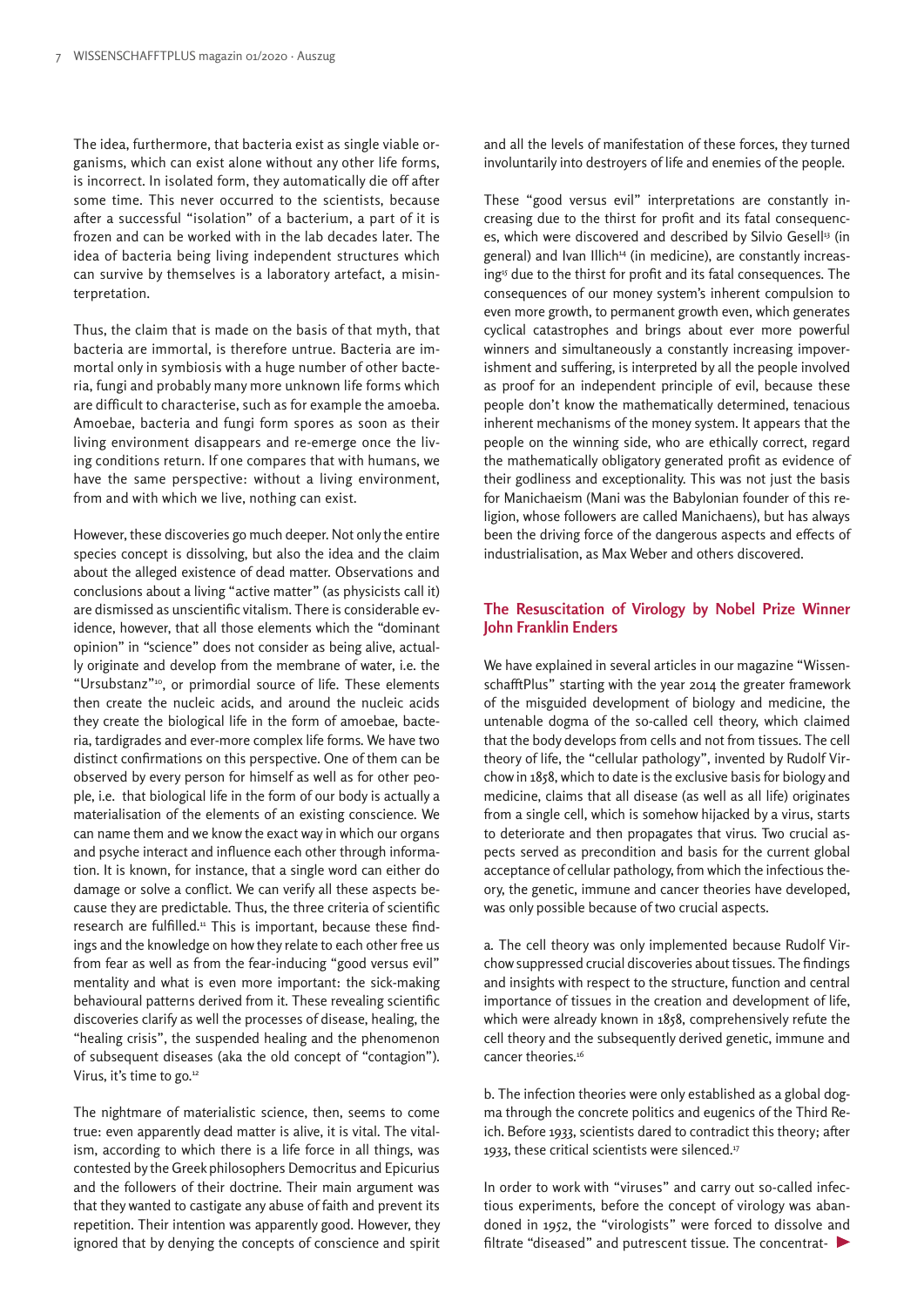ed filtrate, so they believed, contained a pathogen, a toxin, which they thought would be constantly produced by the infected cells. Until 1952, a "virus" was defined as a pathogenic poison in the form of a protein, which as an enzyme caused damage in an unknown manner, would cause disease and be transmissible. After 1953, the year in which the alleged DNA in the form an alleged alpha helix was publicly announced, the idea of a virus became a malignant genotype wrapped in proteins. Thus, a paradigm shift took place between 1952 to 1954 regarding the image of a virus.

"Infectious experiments" with animals were carried out with the filtrated fluids from putrescent organisms or from fluids allegedly containing the proteins/enzymes which were supposed to represent the virus. The results were meant to prove that a virus was present and would cause the illness ascribed to it. However, what is never mentioned publicly is that the symptoms allegedly caused in human beings by a virus could never be replicated in animal experiments, instead there were always only "similar" symptoms, which they then claimed to be identical with the disease in humans. However, none of this has ever been proven scientifically.

To date, all "infectious experiments" are missing the control experiments, i.e. the proof that the symptoms are not caused by the "treatment" of the genetic material in the so-called "infectious" experiment. In order to exclude that it was not the fluids of diseased tissue that caused the symptoms, one would have had to do an identical experiment, only with other fluids or with sterilised fluids. However, that has never happened. Extremely cruel animal experiments are carried out to date – for example in order to prove the transmissibility of measles; during these experiments, monkeys are tied up and immobilised in a vacuum chamber with a tube in their nose, and then scientists insert the allegedly infected fluids through that tube into their trachea and lungs. The exact same damage would be caused by sterile saline solution, sterilised blood, pus or saliva. The induced symptoms, which are only "similar" to those ascribed to measles, are then claimed to be measles.

Since the allegedly infected fluids are pressed through a filter which allegedly filters out bacteria and they are slightly heated, the scientists claim that the suffering and death of the animals in those experiments cannot be caused by bacteria, but rather by smaller "pathogens", the viruses. The concerned scientists conveniently ignored the fact already acknowledged at that time that there are there are much more unknown bacteria than known ones, that many bacteria are heat resistant and that they form spores which cannot be filtrated. It is important to mention here that there is no evidence whatsoever that bacteria cause any disease either. They are of course often present in the disease process, like the firemen putting out the fire. Bacteria do not cause disease, but rather they participate in biological meaningful reparation processes. As with viruses, the only so-called evidence for the apparently negative role of bacteria are the horrific animal experiments which are completely meaningless, since all control experiments are missing.

#### **Enders and Polio**

Up to the year 1949, the "virologists" cultivated their suspected "viruses" (proteins) by placing a piece of putrescent genetic material, which had been taken from a tissue allegedly infected by a virus, on a slice of "healthy" tissue of the same type. The visible intensification of the putrefaction process, which was transmitted from the "sick" tissue to the "healthy" tissue, was misinterpreted as proliferation and spreading of the virus, of the pathogenic poison. Due to control experiments with healthy tissue carried out for the first time in 1951, the virologists discovered that what they saw were quite normal processes of tissue decay and not a virus that would only be present in "sick" tissue.

Enter John Franklin Enders. In 1949, he "discovered" by chance – because he had no fresh "healthy" nerve tissue available – that other types of tissue started to decompose as well if a piece of brain from a person who died of polio was placed on it. Previously, the virologists had believed that every virus could only propagate in the organic material that it would also damage. For the alleged discovery that "viruses" propagate in other tissues as well, which they don't damage in live humans, Enders and the other involved academics were awarded the Nobel Prize for Medicine on the 10th of June 1954.

From then on, the alleged "polio virus" was propagated by mixing human foetal skin tissue and muscle with brain substance from people who had died of "polio", the mixture of which then collectively decayed. The filtrate from this mixture, then, was considered to contain a "virus". The famous Jonas Salk adopted this exact idea without naming the inventor. Salk used the filtrate of decayed human foetal tissue as a polio vaccine, the New York Times stated that the vaccine worked and would be safe, and Salk generated millions of dollars with the polio vaccine, without sharing anything with the real inventor of the idea of using decomposing human foetuses.<sup>18</sup>

For these reasons, Enders worked hard to develop another technique, for which he could take the credit from the very beginning. He chose the second most lucrative area of the germ theory of disease, namely that of the symptoms called measles. Enders used the same ideas and methods from bacteriology (in which he had graduated) and believed that the phages were the viruses of bacteria.

Analogous to this technique of demonstrating how phages allegedly destroy bacteria on a Petri dish, he developed a tissue streak on which allegedly infected fluid was placed. Analogous to the dying off of the bacteria, the dying off of the tissue streak was claimed to be at the same time the presence of the suspected virus, the proof for its existence, its isolation and its multiplication. This precise protocol is still applied to date in the case of measles and, slightly modified, as "evidence" of all pathogenic viruses.<sup>19</sup> The mixture of dying or dead cells/tissues is now called a "live vaccine". If single particles of dead tissue or synthethically produced molecules are used in vaccines, the experts call it "killed vaccine" or "inactivated vaccine".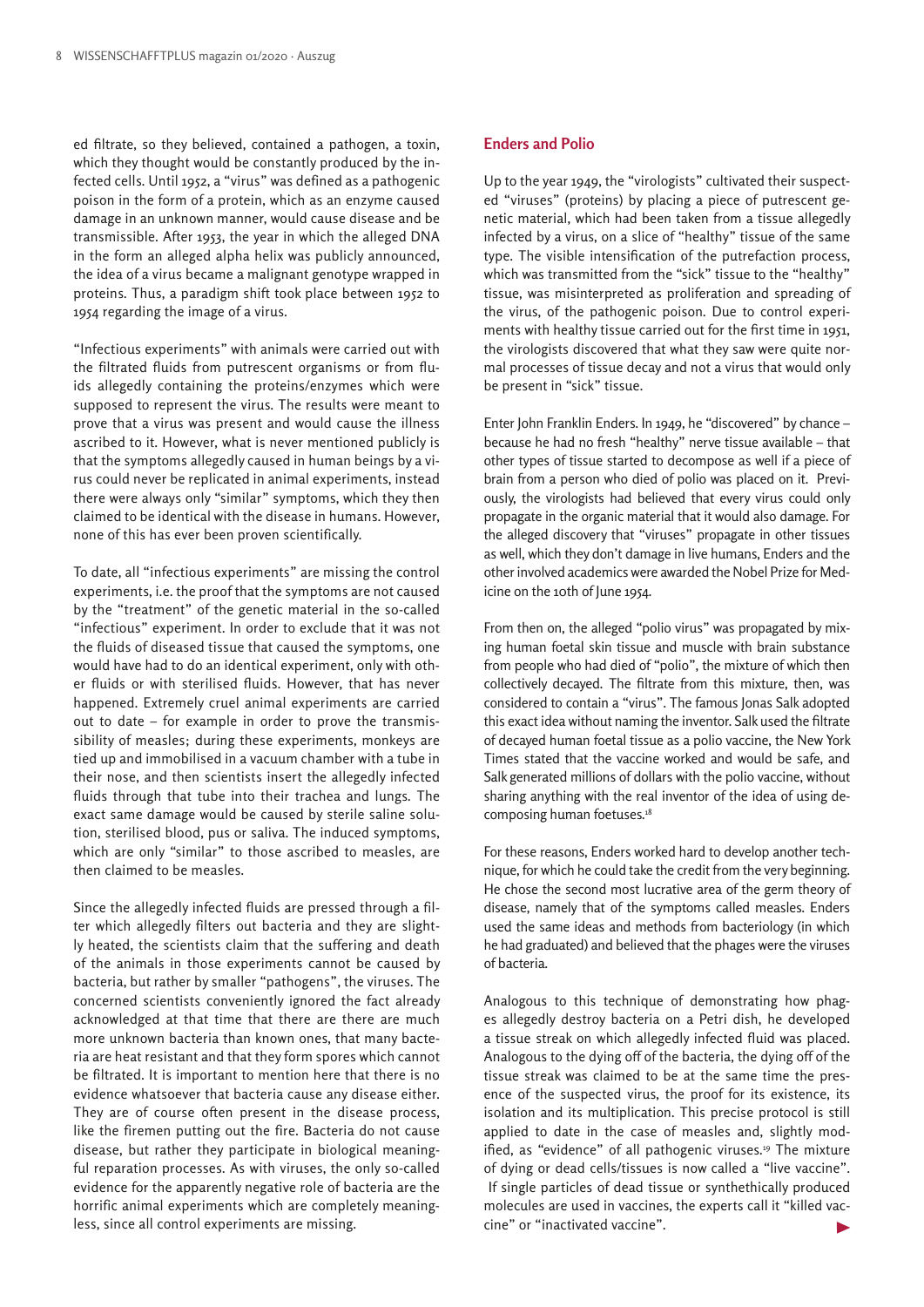Enders blamed the strikingly high numbers of deaths and injuries that the Salk polio vaccine caused in the population on the contamination of the vaccine with unknown human viruses, which is why he worked in his lab with tissues from monkey kidneys and foetal serum from horses and unborn calves.

There are four striking and crucial differences between the evidence of the existing (bacterio)phages and Enders' alleged evidence of the hypothetic "viruses" in humans and animals. These differences clarify Enders' wrong assumptions, since he completely forgot his earlier clearly expressed doubts once he had received the Nobel prize, and so he led all of his colleagues and consequently the entire world (see the Corona panic) down the wrong path…. Or: exactly the same thing as is happening now, with the Corona-panic The entire world, except a pretty but stubborn schwabian village near lake Constanz (where Dr Lanka lives, note of the translator):

1. The (bacterio)phages have indeed been isolated in the meaning of the word "isolation" with standard methods (density gradient centrifugation). Immediately after the isolation they have been photographed in an electron microscope, their purity is determined and then their components, their proteins and their DNA have been biochemically described all at once, in one single paper.

2. With respect to all "viruses" of humans, animals or plants, however, no virus was ever isolated, photographed in an isolated form and its components were never biochemically characterised all at once, from the "isolate". In reality, there was a consensus process, taking place over quite a number of years, in which single particles of dead cells were theoretically ascribed to a totally virtual virus model. The phages served as a model for this entire interpretation process, as we can see clearly from the first drawings of a "virus".

3. The tissue and cells used for the "proof and propagation" of "viruses" are prepared in a very special manner before the act of the alleged "infection". 80% of their nutrients is withdrawn, so that they can become "hungry" and better absorb the "viruses". They are treated with antibiotics in order to exclude the possibility that bacteria, which are present always and everywhere in all tissues and serums, may cause the expected death of the cells. It was acknowledged only in 1972 by biochemistry experts that those antibiotics were damaging and killing the cells by themselves, a fact that the virologists had previously ignored. "Starvation" and "poisoning" is what kills the cells, but this was and still is misinterpreted as the presence, isolation, effect and propagation of the hypothetical viruses.

4. The control experiments that are crucial and required in science have to date not been carried out with respect to viruses; they could exclude the possibility that instead of a virus just typical cell particles were misinterpreted as a virus. The control experiments regarding the isolation, biochemical description and electron micrographs of the phages, however, were all carried out.

Thus, Enders' speculations dated  $1$  lune  $1954^{20}$  about the possible proof of an "agent" which could "possibly" play a role in measles became an apparently "scientific" fact and the exclusive basis for the entire new genetic virology after 1952, all because of his Nobel prize for the "human foetus/polio virus vaccine" in December 1954. A few months after having received his Nobel prize, Enders forgot or suppressed the discrepancies and doubts that he had mentioned himself in his 1954 paper. Still suffering due to the plagiarism committed by Jonas Salk, who had stolen his idea for the polio vaccine, Enders stated that all future developments of a measles vaccine would have to be based on his (Enders') technique.

Enders killed his tissue cultures himself unintentionally through the treatment with antibiotics (without negative control experiments – and this is a crucial aspect in the context of mandatory measles vaccination). Ever since Enders experimented with a smear taken from a young boy named David Edmonston who was supposedly ill from measles, the first model of a measles "virus" (hypothetically put together from particles of dead tissue) has been called the "Edmonston strain". The measles vaccine, as a toxic sum of all those decayed pieces of tissue, is also claimed to contain the "Edmonston strain". A part of that mixture containing dead monkey tissue and foetal bovine serum is being constantly frozen and then used regularly to "inoculate" other dying tissue/cells in order to create "measles viruses" and "live vaccines".

#### **The importance of winning the measles virus trial**

The crucial expert opinions, protocols and rulings of the measles virus trial (2012–2017) that I will refer to in the following are freely available on the internet www.wissenschafftplus.de/blog. Further expert opinions and refutations of the claims regarding the measles virus, which the Court did not take into account, are published in the editions of the WissenschafftPlus magazine from 2014 to 2017.

The background of the measles virus trial, which began in 2011, was to prevent the planned compulsory measles vaccinations. A former Federal Justice minister had called me and asked for scientific data to help stop the introduction of mandatory vaccination. A leading senior state prosecutor gave us the idea to offer a prize for the proof of the "measles virus" and, in the subsequent civil trial, to legally establish that there is no scientific evidence for the claims that the measles virus exists and that vaccines were safe and effective. Our plan was entirely successful. This is easily understandable if one knows why the paper by John Franklin Enders et al. published on the 1st of June 1954, became the only and exclusive basis of the entire new genetic virology of the "live virus" vaccine production after the old virology had died a natural death in 1951–1952.

Knowing that the Robert Koch Institute (RKI), contrary to its legal duty, had not published a single paper on the alleged existence of the measles virus, I offered a €100,000 prize for a scientific paper from the RKI containing the scientific evidence for the existence of the measles virus. A young doctor from Saarland presented me with six papers but none from the RKI; the papers were: the one from Enders published the 1st of June 1954 and five others, based exclusively on Enders' original paper, one of them being the most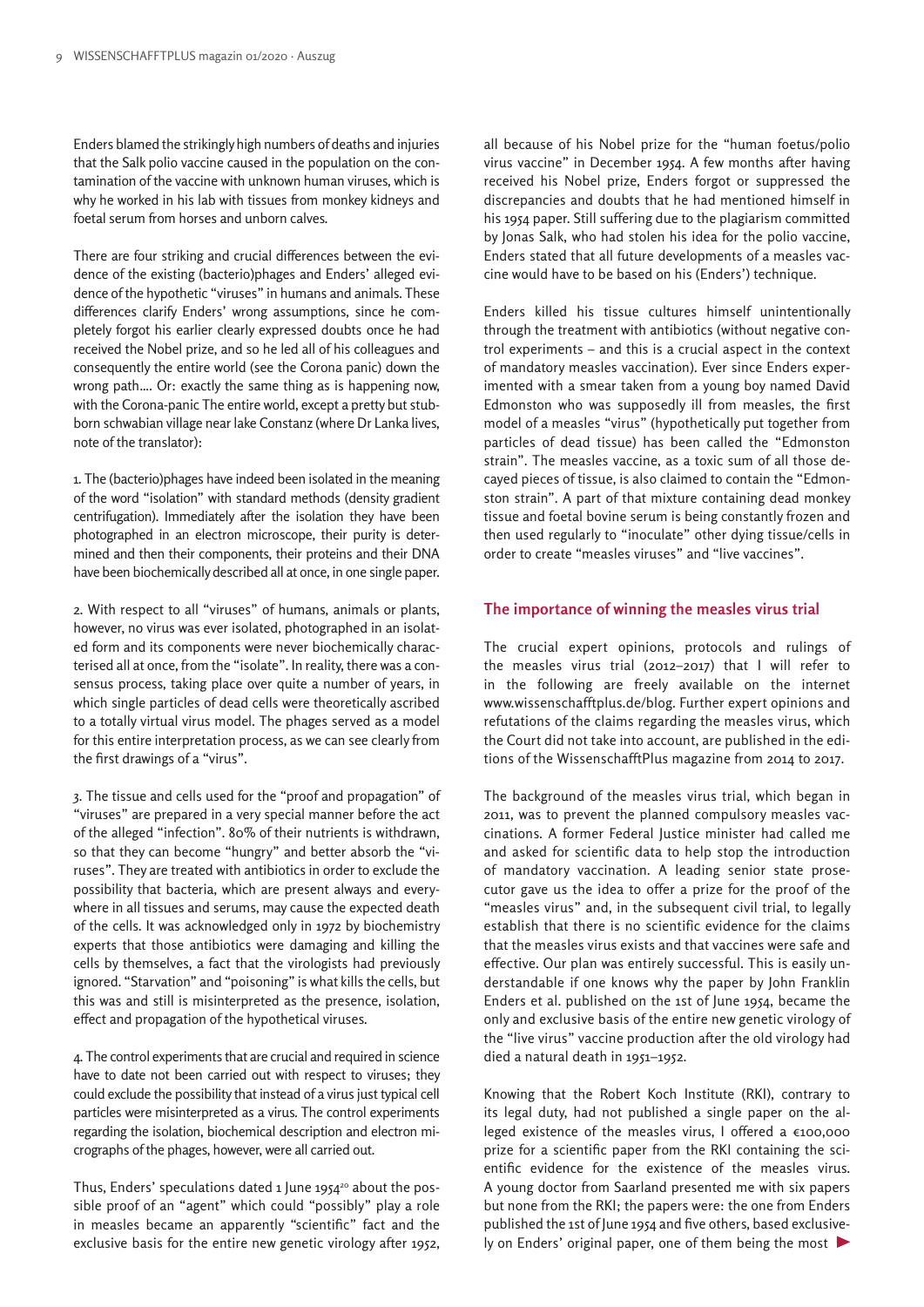comprehensive review of other papers on the measles virus. In this "review" we can find a description of the laborious consensus-building process which lasted for decades and included dilemmas such as which parts of the dead tissue are to be ascribed to the measles virus model and also how the measles virus model had to be constantly modified.

I replied to the young doctor (who urgently recommended me to waive the (indeed) costly "legal dispute" and to immediately pay him the prize money) that in none of the six publications was there any identifiable viral structure, but rather easily recognisable typical cellular particles and structures. Thereupon he filed a suit with the Ravensburg Local Court, this however, without submitting the six publications to the court. The Ravensburg Court decided against me, even though the six publications never appeared in the legal files. Apart from that, the verdict of the Ravenburg Local Court occurred under more than unusual circumstances.<sup>21</sup>

The plaintiff admitted to the judge during the appeal at the Stuttgart Higher Court that he himself had never read the six publications. So he was planning to shut me down and thus silence the central refutation of the vaccination through the "tedious legal battle". He may have been a victim of the false belief in viruses himself, because he probably trusted his colleagues, which is normal, but who themselves had no idea about the erroneous development in medicine since 1858 and did not do any historical research with respect to their false beliefs, this becoming simultaneously culprits and perpetrators and victims of their fatal belief in the germ theories and their trust in vaccinations.

It is plausible that the plaintiff did not read the six publications he presented to me, but not to the court. At least it is clear that he didn't look for them himself, because they are the only publications in the entire field of about 30,000 technical articles about "measles" in which a reference to the accepted existence of the measles virus is made. However, all the tons of other papers, which nobody can ever finish reading, assume "a priori" the existence of the measles virus and always refer to citations of citations, which are finally and exclusively based on the alleged "evidence" supplied by Enders on the 1st of June 1954.

The Ravensburg Local Court decided in 2014 to accept the lawsuit of Dr Bardens and concluded that the prize money was to be paid out even without any publication from the RKI. Apart from that, the Ravensburg Local Court decided that it wouldn't be necessary for the scientific evidence for the existence of the measles virus to be published in one single paper, but rather that the overall 3,366 papers (the sum of all the papers cited in the six submitted publications) from 1954 to 2007 was to be accepted as proof.

The legally appointed expert Professor Podbielski from Rostock argued accordingly (or the local court adjusted its opening decision to the expert opinion): "I have to expressly clarify that one cannot provide evidence in the classical sense in biology as one can in mathematics or physics. In biology one can only gather clues, which at some point in time in their entirety attain probative value."<sup>22</sup>

Based on this extremely unscientific claim arising from Podbielski's lack of arguments and his bias due to the discrepancies between reality and the beliefs he had grown so fond of, something happened which behavioural scientists call "displacement". Podbielski invented a desperate excuse, namely that biology and the medicine based thereon as well as vaccinations are per se unscientific and without evidence, without proof: In his opinion, only a collection of clues could "some day" and "somehow" (practically) attain probative value. A more explicit admission of the existent unscientific nature of current biology and medicine has never been expressed with such clarity.

What is most important at present is to make legal use of all this evidence for the unscientific nature of the infection theory and the vaccination policies, which are already impacting our constitutional rights. We need to make the mandatory measles vaccination, voted upon and implemented in Germany as of 1 March 2020, simply disappear.

Further information about this will be published in our newsletter.

#### **Continuation of this article:**

1. The duty of science to carry out control experiments. The statements given to protocol by Professor Podbielski during the measles virus trial that all the crucial publications about the existence of the measles virus and all subsequent publications, contrary to his expert written opinion, do not contain a single control experiment.<sup>23</sup>

2. The crucial importance of the legal judgment from the Stuttgart Upper State Court from 16/02/2016, Article 12 U  $63/15$  for virology and vaccination policies.<sup>24</sup>

3. Reports and advice on what has already been done in order to reverse the mandatory measles vaccination law.

will follow in the next WissenschafftPlus edition 2/2020.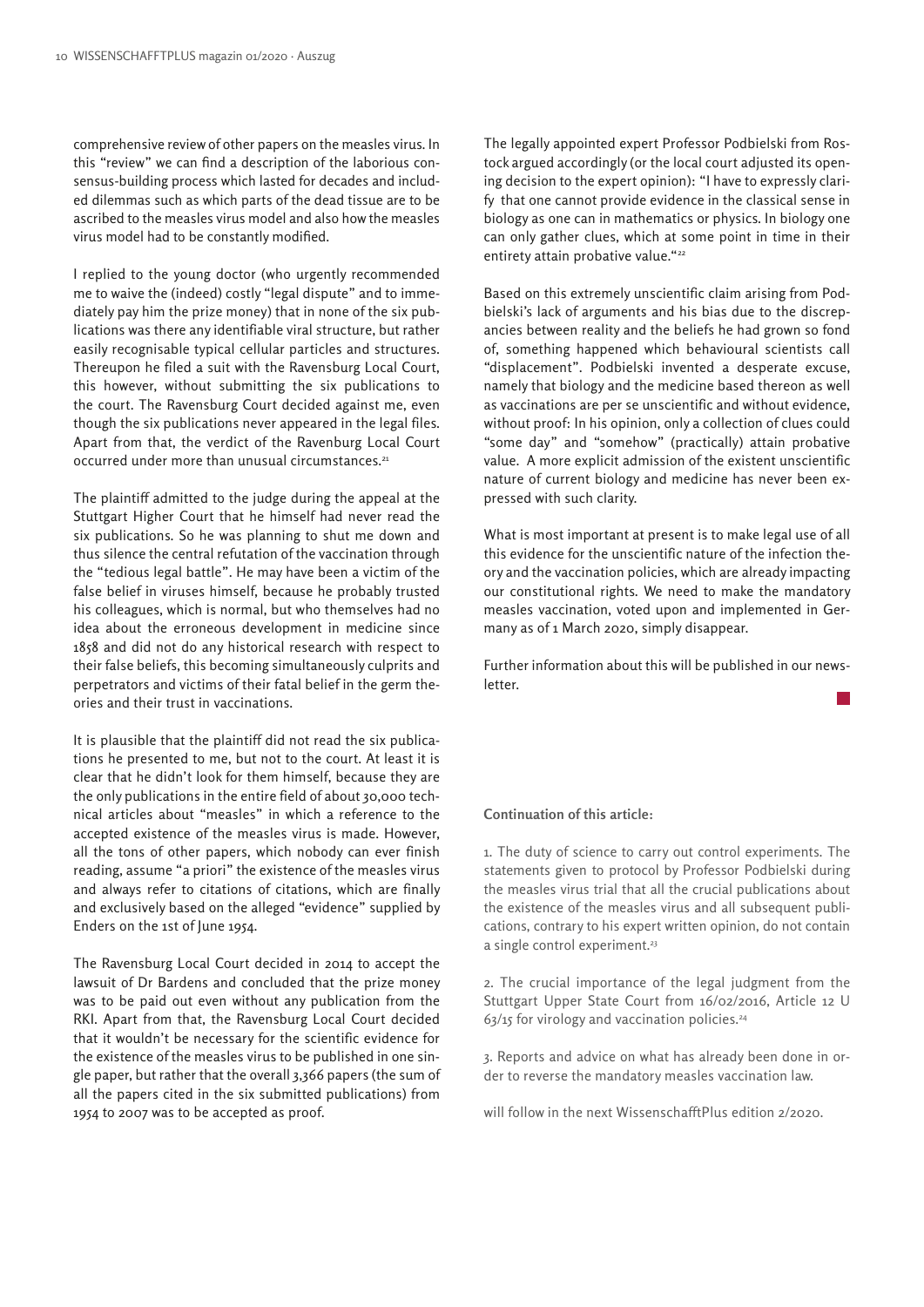#### **List of sources**

<sup>1</sup>The Nobel Prize is for many reasons the most embarrassing thing that can happen to a scientist and to society:

1. All recognition is based on the respective "dominant opinion" of the academic orthodoxy and its claim to exclusiveness.

2. All such recognitions have proved to be wrong after a short period ranging from several years to several decades. Thus, the Nobel Prize impedes the advancement of scientific knowledge by turning mere assertions into dogmas.

3. A small number of extremely elitist people having left the realm of reality, are ultimately in charge of deciding what is science and what is not science. These people predefine "scientific" fashions and methods and suppress any knowledge that contradicts their views. The practice of "Peer-Review", that is, the evaluation of scientific papers prior to their publication, prevents that any undesired piece of knowledge refuting their ideas and dogmas ends up being published. For further information read the report about the Nobel Prize in the magazine WissenschafftPlus Nr. 1/2017. The report includes the picture of a sculpture showing the essence of this issue and speaking louder than any words.

2 The members of the Libertas&Sanitas association, in their effort to stop mandatory vaccination, have published comprehensive documentation about the knowledge available to the decision-makers in the health authorities. In that way it has been proved that there is no data available in Germany that leads to the conclusion that vaccines are safe and that vaccination only entails a small risk. Furthermore: In Germany there is no collection of data that helps verify if, following the WHO definitons, there was a propagation or epidemic of measles or a stop to that propagation through vaccines for that matter. See: www.libertas-sanitas.de. I also recommend the remarkable video "Verstand&Logik im Gespräch mit Priorix (Masern-Mumps-Röteln-Lebendimpfstoff) [2020]" (English: " Mind&Logic in conversation with Priorix (measles – mumps – rubella – attenuated vaccine) [2020]").

3 Those fluent in English will realize by reading the following publication that the construction of a complete viral genome is just something purely theoretical: Complete Genome Sequence of a Wild-Type Measles Virus Isolated during the Spring 2013 Epidemic in Germany", to be found here: https:// edoc.rki.de/handle/176904/1876. The Robert Koch Institute was involved in this research. Prof. Mankertz, co-author of the publication and head of the National Reference Institute for Measles, Mumps and Rubella, claimed upon request that control experiments were carried out for this study in order to rule out that typical cell components were misinterpreted as viral particles. She refused however to release the documentation concerning these control experiments. During the appeal Prof. Mankertz replied that she did not have the control experiments available, but she was sure that her colleagues in Munich should have carried out and documented such experiments. I personally wrote to all authors and to their laboratory managers asking for the control experiments, which are an obligation since 1998. No one answered. The rectors of the contacted research institutes did not answer my questions either and so the appeal procedure came to nothing.

4 Publication of 22.1.2020: Homologous recombination within the spike glycoprotein of the newly identified coronavirus may boost cross species transmission from snake to human. Authors: Wei Ji, Wei Wang, Xiaofang Zhao, Junjie Zai, Xingguang Li. To be found in this link: https://doi.org/10.1002/ jmv.25682

 $5$  For further information read the pages 33-36 of the article "Eine neue Sichtweise auf das Leben - Teil II." (English: "A new perspective on life – Part II"), WissenschafftPlus magazine Nr. 2/2019. In this article it is explained how almost any form of academic and state financed science will automatically follow an erroneous trend. The legal historian and sociologist Eugen Rosenstock already showed this in 1956, specifically naming the then already refuted theory of infection and cancer medicine.

6 Karlheinz Lüdtke: Zur Geschichte der frühen Virusforschung. Wie sich mit technischen Fortschritten bei der Untersuchung "filtrierbarer" infektiöser Agenzien das Verständnis der Virusnatur entwickelt hatte. (English: On the history of early virus research. How technical progress in the investigation of "filterable" infectious agents developed the understanding of the nature of viruses). Reprint Nr. 125 (1999) of the "Max-Planck-Instituts für Wissenschaftsgeschichte" (Max-Planck-Institute for the history of science), 89 pages.

<sup>7</sup> On the refutation of all previous ideas about a so-called genetic material as building and function plan of life, you can refer to my articles in the WissenchafftPlus magazine. The index for all published editions since 2003 is available on the internet. Particularly worth reading is the article "Erbgut in Auflösung", published in "DIE ZEIT" on 12.6.2008 (English: Genome in dissolution) that is available on the internet for free. This article summarizes that the "genome" is constantly changing, therefore it cannot carry out the things that scientists ascribe to genomes and also that its changes are misinterpreted as disease genes.

8 A good insight into the work and system of knowledge of Prof. Günter Enderlein can be found in the doctoral tesis written by Dr. Elke Krämer "Leben und Werk von Prof. Dr. phil.

Günther Enderlein (1872- 1968)" (English: Life and work of Prof. Dr. phil. Günther Enderlein (1872- 1968), published as a book in 2012 by Reichl Verlag in St. Goar.

9 Riesenviren und die Entstehung des Lebens (English: Giant viruses and the origin of life). WissenschafftPlus Nr. 1/2014.

10 Wasser begreifen, Leben erkennen. PI-Wasser: Mehr als nur energetisiertes H2O. (English: Understanding water, perceiving life. Pi-water: More than just energized H2O), WissenschafftPlus Nr. 6/2018. This contribution can be found on our webpage www.wissenschafftplus.de under "important texts".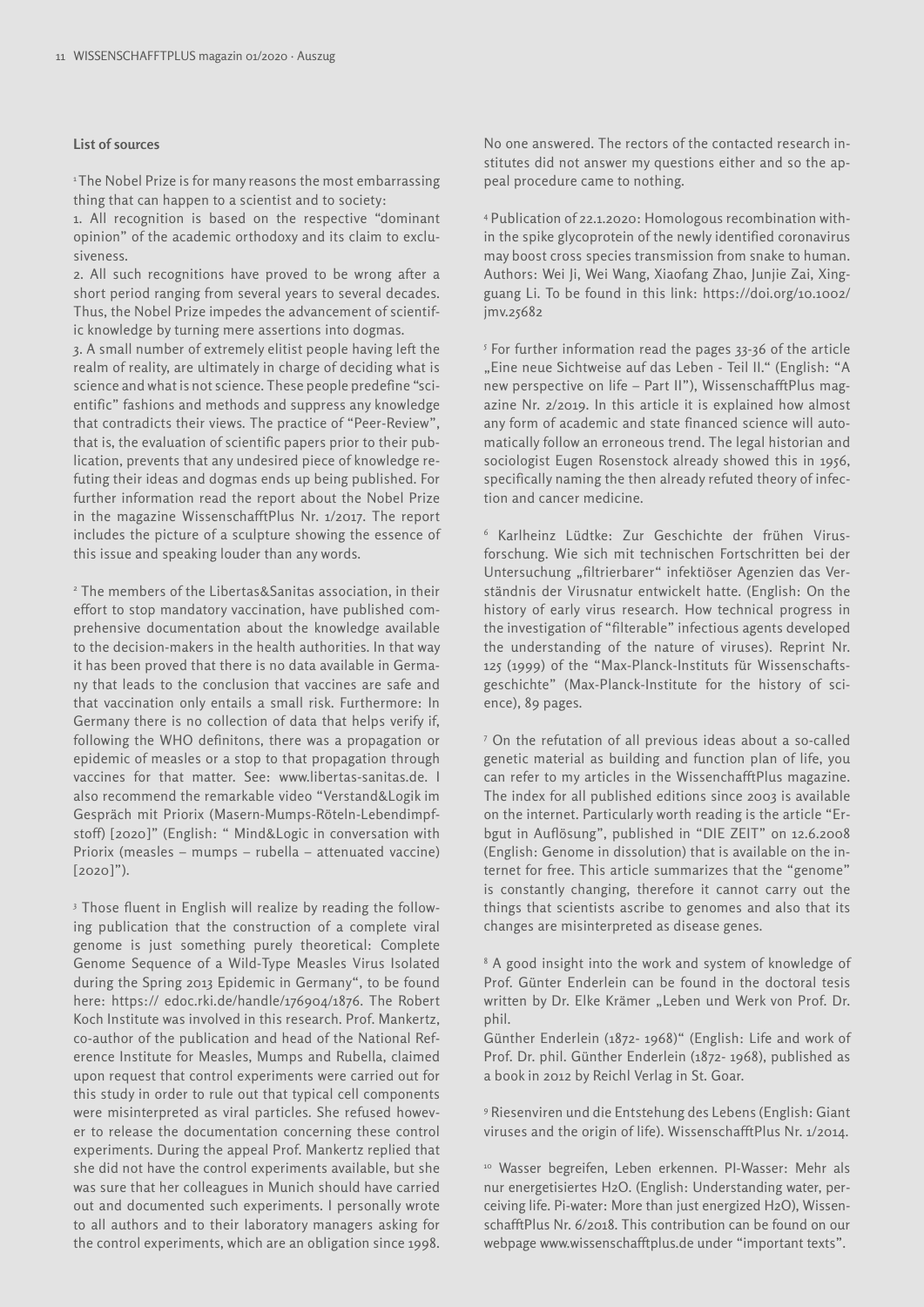<sup>11</sup> See the introduction to a new perspective on life in issues Nr. 1, 2 and 3 /2019 of WissenschafftPlus.

12 Comprehensive presentation of the measles virus trial: go Virus go. Der Bundesgerichtshof lässt den Glauben an Viren untergehen (English: go virus go. The Federal Court lets the belief in viruses go down). WissenschafftPlus Nr. 2/2017. Also free on the internet: wissenschafftplus.de.

<sup>13</sup> As an introduction to the findings and solution proposals of Silvio Gesell to escape from the autonomous mechanisms of the monetary system, you can read the book "Wer hat Angst vor Silvio Gesell " (English: Who fears Silvio Gesell) written by Hermann Benjes (292 pages).

<sup>14</sup> Ivan Illich. Die Nemesis der Medizin: Die Kritik der Medikalisierung des Lebens. (English: Ivan Illich. The nemesis of medicine: criticism on the medicalization of life) 319 pages, 1976 and 1995.

<sup>15</sup> In his book "Can Medicine be cured? The corruption of a profession ", the author Seamus O'Mahony, a famous Irish gastroenterologist, distorts the writings of Ivan Illich. Illich states that his diagnosis on the perversion of medicine has as its "only" cause the internal dynamics resulting from the profit-making compulsion, being the pharmaceutical industry one more player in that system. O'Mahony on the other hand blames the pharmaceutical industry for the corruption of the medical professions and concludes that medicine cannot be cured. According to him, medicine on its own would not be able to get rid of that perversion and only a humanitarian catastrophe or a war would make a reset possible. In this way he overlooks the misconception that originated in 1858 due to Virchow: The incorrect and, even at that time, baseless cellular pathology theory that was the direct precursor of the, later developed but equally wrong and dangerous, theories about infection, the immune system, genes and cancer. On page 262 of his book, the author acknowledges that there was another school of medicine that understood health as a result of life being in harmony with itself and with its environment but that this school had no chance. He was referring to the "psychosomatic" of Prof. Claus Bahne Bahnson and his international colleagues. They did not make much progress though, stuck as they were in the false biochemistry of the cell theory. Only Dr. Ryke Geerd Hamer managed to develop a scientific, comprehensive and individualized psychosomatic theory.

<sup>16</sup> Rudolf Virchow, ein Stratege der Macht. Teil 1 und Teil 2. (English: Rudolf Virchow, a strategist of power. Part 1 and part 2) Siegfried Johann Mohr. WissenschafftPlus Nr. 5/2015 and Nr. 6/2015 and Entwicklung von Medizin und Menschheit. (English: Development of medicine and mankind) Stefan Lanka. WissenschafftPlus Nr. 6/2015.

17 Annette Hinz-Wessels. Das Robert Koch-Institut im Nationalsozialismus (English: The Robert Koch Institute under National Socialism). Kulturverlag Kadmos, 192 pages, 2012. The book points out that only after the German scientists opposing and refuting the theory of infection were killed, deported or imprisoned, did the theory of infection turn into a mainstream globally accepted theory.

<sup>18</sup> See the English version of the Wikipedia article about John Franklin Enders.

<sup>19</sup> The First Measles Virus. Jeffrey P. Baker. Veröffentlicht im Magazin Pediatrics, September 2011, 128 (3) 435-437; DOI: https://doi.org/10.1542/peds.2011-1430

20 Propagation in Tissue Cultures of Cytopathogenic Agents from Patients with Measles. John F. Enders and Thomas C. Peebles. Im Magazin "Proceedings of the Society for Experimental

Biology and Medicine", Vol. 86, Issue 2 vom 1.6.1954, Seite 277-286. https://doi.org/10.3181/00379727-86-21073

<sup>21</sup> See 12.

<sup>22</sup> Protocol of the trial of 12.3.2015 before the Ravensburg Local Court, page 7 lower section. See www.wissenschafftplus. de/blog/de

<sup>23</sup> Protocol of the trial of 12.3.2015 before the Ravensburg Local Court, page 7 upper section. See www.wissenschafftplus. de/blog/de

<sup>24</sup>To be found here http://lrbw.juris.de or here en www.wissenschafftplus.de/blog/de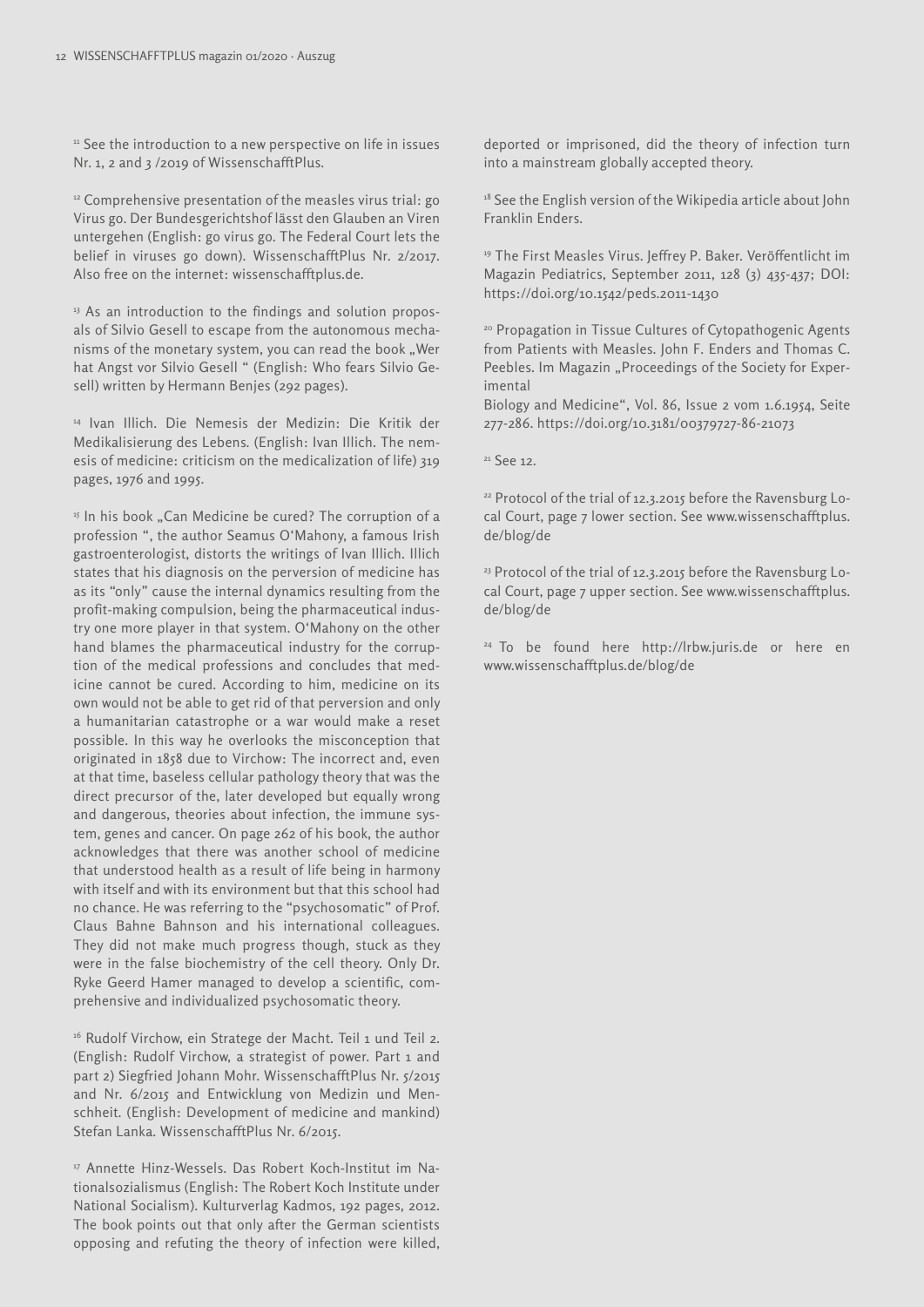### MAUNAWAI® Kini >Tischwasserfiltersystem

*Table Water Filter System*

![](_page_12_Picture_2.jpeg)

**100%**  frei von Weichmachern *free of plasticizers*

Die MAUNAWAI® Kanne macht aus jedem Leitungswasser ein Wasser wie aus unberührten Bergquellen. Sie erhalten bestes schadstofffreies und lebendiges Wasser, welches unserem Zellwasser sehr ähnlich ist und deshalb vom Körper optimal aufgenommen und verwendet werden kann.

Die Maunawai® Kanne Kini wird aus hochwertigem, lebensmittelechtem Kunststoff in Deutschland produziert und geprüft.

*The MAUNAWAI® jug turns every tap water into a water fresh out of virgin mountain springs. What you get is the best pollutant-free and vital water, which is very similar to your cell water and thus can be absorbed and used by your body in an optimal way.* 

*The jug is easy to use. Fill the upper tank with tap water, the water runs in a few minutes through the PI filter cartridge and is immediately ready to drink.*

**Information** MAUNAWAI GmbH Tel.: +49 3327 570880 · info@maunawai.com · **www.maunawai.com**